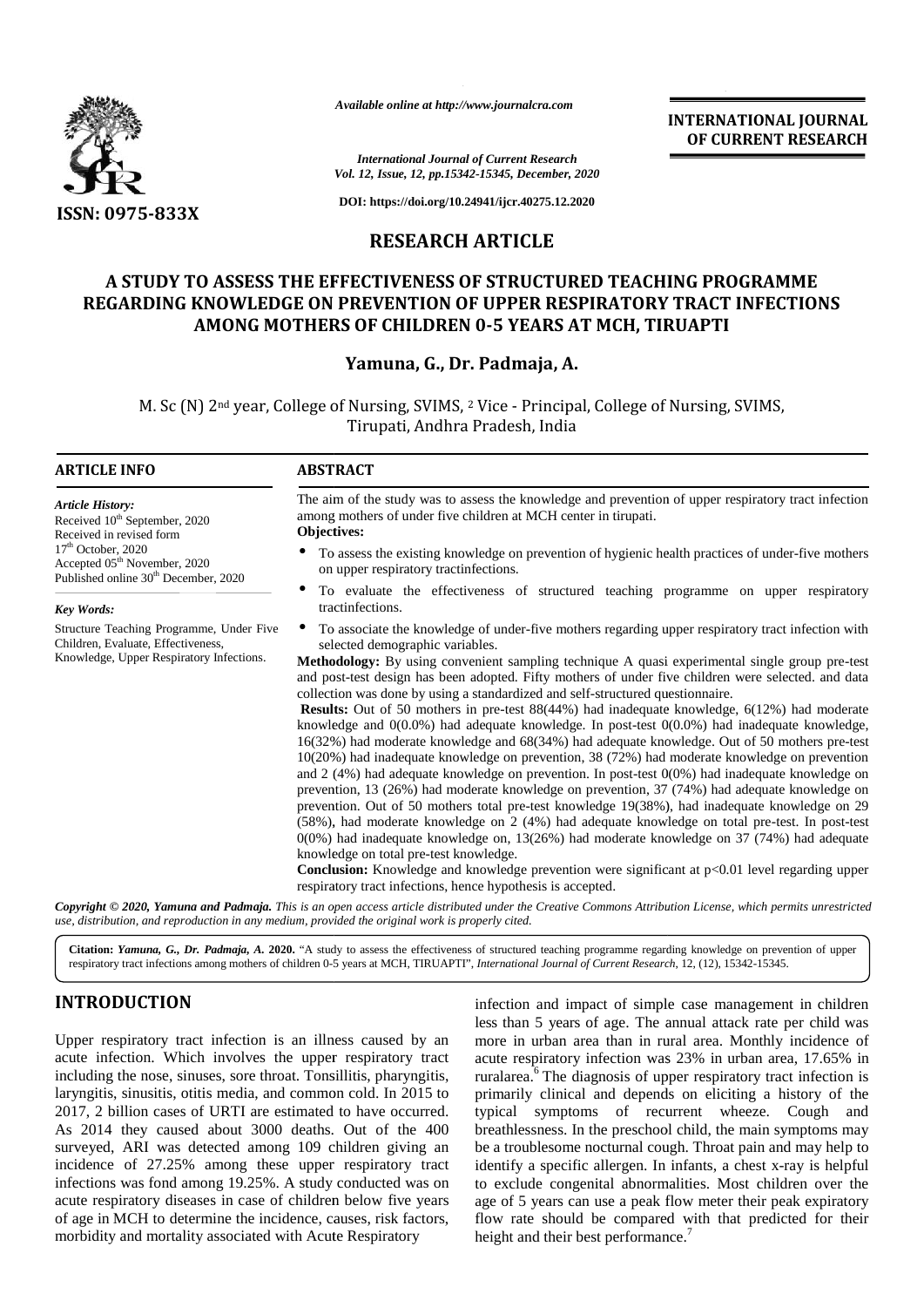A large number of diseases could be prevented with little or no medical interventions. Mothers play a key role in the management of child with upper respiratory tract infection. Mothers has to understand that the appropriate decision making, recognize the mild, moderate and severe respiratory tract infection and initiate correct domiciliary management for upper respiratory infection at home as soon as possible to prevent the progression of the infection The ignorance and in adequate knowledge are important factors, which affects health of child. $8$ 

## **NEED FOR THE STUDY**

URTI is the most prevent chronic illness of children's. Education of parents is an important aspect of asthma treatment. An important part of education is instructing the parents on how to recognize the management of upper respiratory tract infections at home,. Teaching management strategies' related to URTI prevention to parents can help improve children's.<sup>11</sup> The incidence of URTI is increasing among children and poor parent's knowledge contributes to increase in morbidity and mortality. This study aimed to improve knowledge regarding prevention of URTI among mothers of under five children. The knowledge regarding URTI was inadequate among mothers. So, improved knowledge may help adopt better practices to the parents especially among mothers of child.<sup>12</sup>

**Mark L Levey, Angela ward and Sara nelson [2018**] A study conducted on knowledge and practices of mothers in rural Haryana in this study data was collected on knowledge and practices of mothers in two villages of block beri of district rohtak for devising a standard management plan. 304 mothers were interviewed. About 23% of mothers recognized pneumonia by fast breathing and 11.2% recognized severe <br>pneumonia by chest in drawing. Only 1.3% mothers knew pneumonia by chest in drawing. Only 1.3% mothers knew infective origin of ARI. Although most of them were convinced about continuation of breast feeding, 70% of them were advising food restriction , use of herbal tea in ARI was widely prevalent and so was the practice of putting warm mustered oil in ear for curing ear pain. Primary health centre was the most frequent place for treatment of ARI.<sup>13</sup> Raina Macintyre [2017] viral and bacterial URTI in hospitals in Beijing, china for development of clinical respiratory illness. Bacterial colisation was identified in 88% [196/223], virus infection [48/223] laboratory confirmed viral infections were identified in 53[23.8%] participants 35 [15.7%] at the baseline and 20 [9.0%] at the end of study. In a study of both inpatient & outpatient children the overall swab positivity rates were 31.5% [63/200], with streptococcus pneumonia, hemophilus influenza & group A streptococcus for 22%, 5% & 4.5% respectively the URTI is generally through to be clinically significant however the significance of asymptomatic viralinfections.<sup>14</sup>

Jophin joseph, jyothy George [2016] conducted study regarding knowledge on prevention of upper respiratory tract infection of under-five mother in Bangladesh there is controversy about the diagnostic criteria, prevalence symptoms & characteristics of URTI we analyzed the data from crass sectional study estimated and analyzed characteristics of URTI per year thus accounting for about 138 million attacks it causes about 20-40% of admission to hospitals every year 12 million children are dying.<sup>15</sup>

## **MATERIALS AND METHODOLOGY**

**Research approach: quasi experimental** research design **Setting of the study:** The study was conducted in MCH center Tirupati

**Study population:** Mothers having under five children.

**Study sample:** 50 mothers having under five children.

**Sample size:** 50 under five children mothers were taken

**Sampling technique:** Convenient sampling technique was adopted

## **Criteria for Sample Selection**

### **Inclusion criteria**

- Mothers of under five children who are attending MCH attirupati.
- Who can speak and writeTelugu.
- Mothers of under five children

## **Exclusive Criteria**

- Mothers who are not available during the time of datacollection.
- Mothers who are not willing to participate in thestudy.

## **INSTRUMENT**

#### **The tool used for the study consists of three sections**

- Section:- I Socio demographic data
- Section:-II knowledge related questionnaire
- Section:-III prevention related questionnaire

**SECTION-I:** This consists of nineteen questions related to socio- demographic data such as age of the mother, educational status of the mother, occupation of the mother, education status of the father, occupation of the father, number of children's family, birth order of child, monthly family income, number of windows n home, area of residence, dietary habits of family, type of house, past history of any URTI, family history of URTI, current morbidity of URTI to any of the children, do you have trees/ shrubs in your home surroundings, source of information received from were included.

**SECTION-II:** This consists of 10 multiple choice questions related to knowledge on upper respiratory tract infections among mothers of under five children regarding meaning, causes, signs and symptoms, diagnosis, complications, treatment, at home ad hospital, preventive measures of upper respiratory tract infections.

**SECTION-III:** This consists of 15 questions related to practice on prevention of upper respiratory tract infections among mothers of under children were included.

**SCORE INTERPRETATION:** Scoring key was prepared for section-I by coding socio-demographic data. In section II and section III each correct answer has a score of one mark and wrong answer scores zero. Thus a maximum score 10 were allotted for knowledge on upper respiratory tract infections and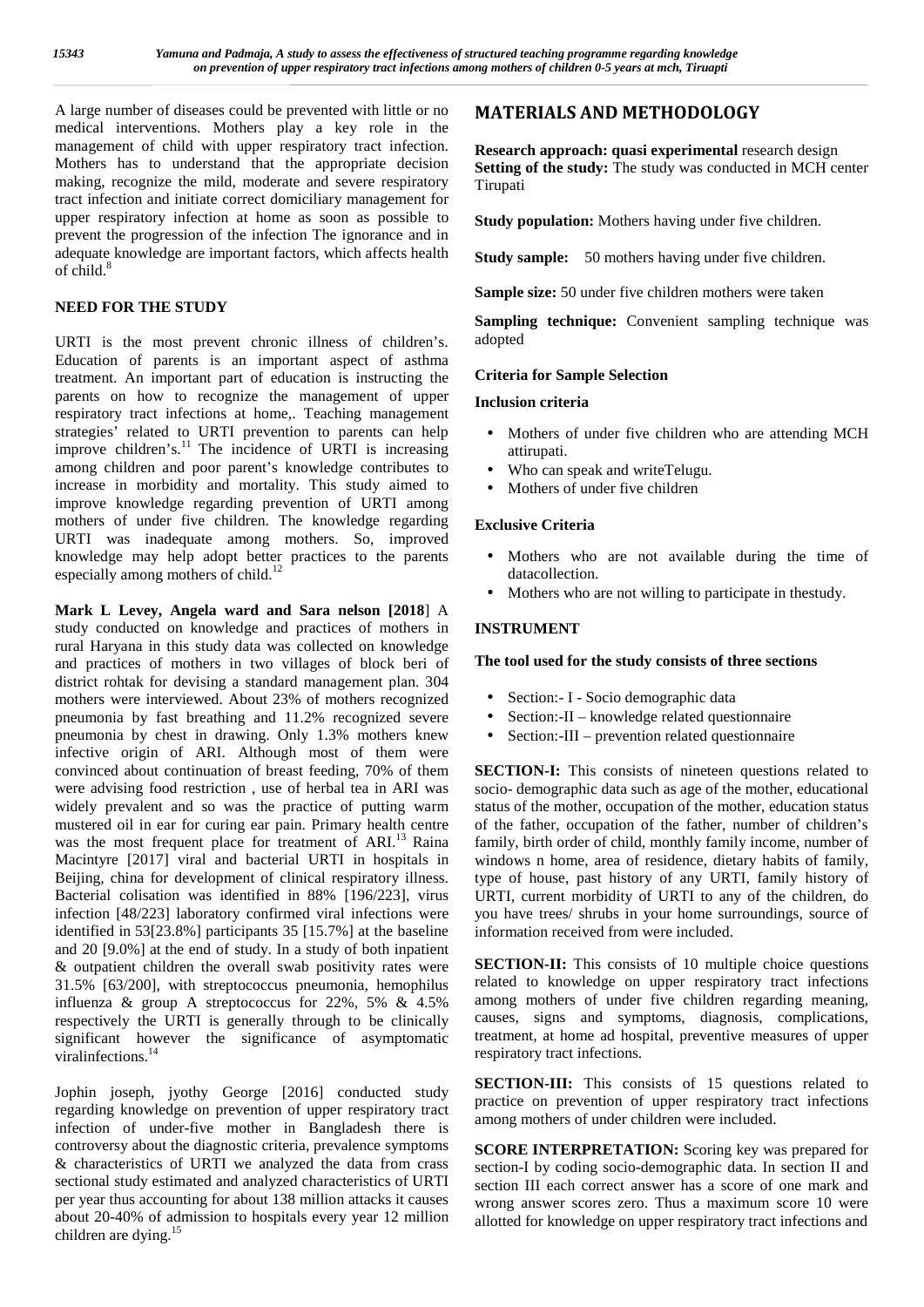#### **Table -1 Distribution of level of pretest related to knowledge scores regarding upper respiratory tract infections of under five children.**

| Variables | PRE TEST               |      |     |                   |          |                      | POST TEST  |     |          |             |          |    |  |
|-----------|------------------------|------|-----|-------------------|----------|----------------------|------------|-----|----------|-------------|----------|----|--|
|           | Moderate<br>Inadequate |      |     |                   | Adequate |                      | Inadequate |     | Moderate |             | Adequate |    |  |
|           |                        |      | -11 |                   |          | $\Omega$<br>.,<br>70 |            |     |          |             |          | Ω. |  |
| knowledge | 44                     | 88.0 | v   | $\sim$<br>$1 - U$ |          | 0.0                  |            | 0.0 | -1.      | $\sim$<br>- | - -      | 68 |  |

#### **Table 2. Distribution of level of knowledge prevention on score regarding upper respiratory tract infection among mothers of under five children**

|            |            |    |          |                      |   |      |            |     |          |              | $(n=50)$    |                |
|------------|------------|----|----------|----------------------|---|------|------------|-----|----------|--------------|-------------|----------------|
| Variables  |            |    | PRE TEST |                      |   |      | POST TEST  |     |          |              |             |                |
|            | Inadequate |    |          | Moderate<br>Adequate |   |      | Inadequate |     | Moderate |              | Adequate    |                |
|            |            | 0/ | n        | $\Omega$             | n | $\%$ | N          |     |          | $\mathbf{0}$ | . .<br>.    |                |
| prevention | 10         | 20 | 38       | $\sim$<br>. .        |   |      |            | 0.0 | . .      | 26           | $\sim$<br>Ć | $\overline{ }$ |

#### **Table 3 Distribution of Level of total pre-test knowledge on prevention scores regarding upper respiratory tract infection among mothers of under five children**

|                         | $(n=50)$   |     |           |                |          |           |            |              |          |     |                                    |               |
|-------------------------|------------|-----|-----------|----------------|----------|-----------|------------|--------------|----------|-----|------------------------------------|---------------|
| Variables               |            |     |           | <b>PRETEST</b> |          | POST TEST |            |              |          |     |                                    |               |
|                         | Inadequate |     | Moderate  |                | Adequate |           | Inadequate |              | Moderate |     | Adequate                           |               |
|                         | n          | 0/2 | $\%$<br>n |                |          |           |            | $\mathbf{O}$ |          | 0/2 |                                    | $\frac{0}{0}$ |
| Total pretest knowledge | 1 Q        | 38  | 29        | 58             |          |           |            | -0.0         | . .      | 26  | $\sim$<br>$\overline{\phantom{a}}$ | $\sim$<br>, , |

maximum score of 15 for practices on prevention of upper respiratory tract infections among mothers of under five children. The maximum total score was 25.

#### **The scores were interpreted in the following manner.**

< 50%inadequate knowledge. 50-75% moderately adequate knowledge. >75% adequate knowledge.

**Content Validity:** Content validity of questionnaire and planned health education was done by 8 members of experts child health nursing from different colleges.

**Reliability of the Tool:** Reliability of the tool was established by using test- retest technique and spearman's brown prophecy formula.

 $R = 2r/1+r$ 

Where R=Reliabilty co-efficient of the whole test. r= Correlation co-efficient.

Reliability of coefficient of correlation related to knowledge on upper respiratory tract infections was 0.67 and knowledge on  $\qquad$ practices was 0.80.

#### **PILOT STUDY**

The pilot study was conducted from 18/03/2020 to 24/03/2020 with the sample size of 10 mothers having mothers of under five children at MCH, Tirupati. Reliability of the questionnaire related to knowledge on upper respiratory tract infections was 0.67 and knowedge on practices was 0.80 of pre and post-test respectively.

**DATA COLLECTION PROCEDURE:** Data was collected 19(38%),0(0%) had MCH at Tirupati. Convenient sample technique was adopted.

The investigator was introduced to the group of 50 mothers of under five children assigned for the study. A structured for pretest, 25mts for post-test and 45mtsfor health education for each group was allotted. They were divided into five groups. The same procedure was adopted for five sections. The mothers were cooperative and attentive. The schedule which was adopted for data collection procedure as follows.

 $(n-50)$ 

**DATA ANALYSIS:** After completing the data from each individual mothers, results were tabulated. Descriptive and inferential statistics were used for analysis of under five children mothers.

### **DESCRIPTIVE STATISTICS**

- Frequency and Percentage distribution used to analyze the demographic variables
- Percentage, mean distribution and S.D used to analyze the study variables that are inter students

### **INFERENTIAL STATISTICS**

- Chi square was used to analyze the association of demographic variables with pre and post test
- Pearson correlation was used to correlate the pre and posttest questionnaire

**FINDINGS OF THE STUDY:** Table1 Represents mothers the level of knowledge on upper respiratory tract infection. In pre-test,post test 44 (88%),0(o%) had inadequate knowledge, 6 (18%),16(32%) had moderate knowledge and 0 (0%),34(68%) had adequate knowledge Table 2 Reveals that in pretest,post test 10(20%),0(0%) had inadequate knowledge on prevention, 38 (72%),13(26%) had moderate knowledge on prevention and 2 (4%),37(74%) had adequate knowledge on practices. Table 3reveals that in total pretest,post test knowledge inadequate knowledge on 29 (58%),13(26%) had moderate knowledge on 2 (4%),37(74%) had adequate knowledge on total pretest.